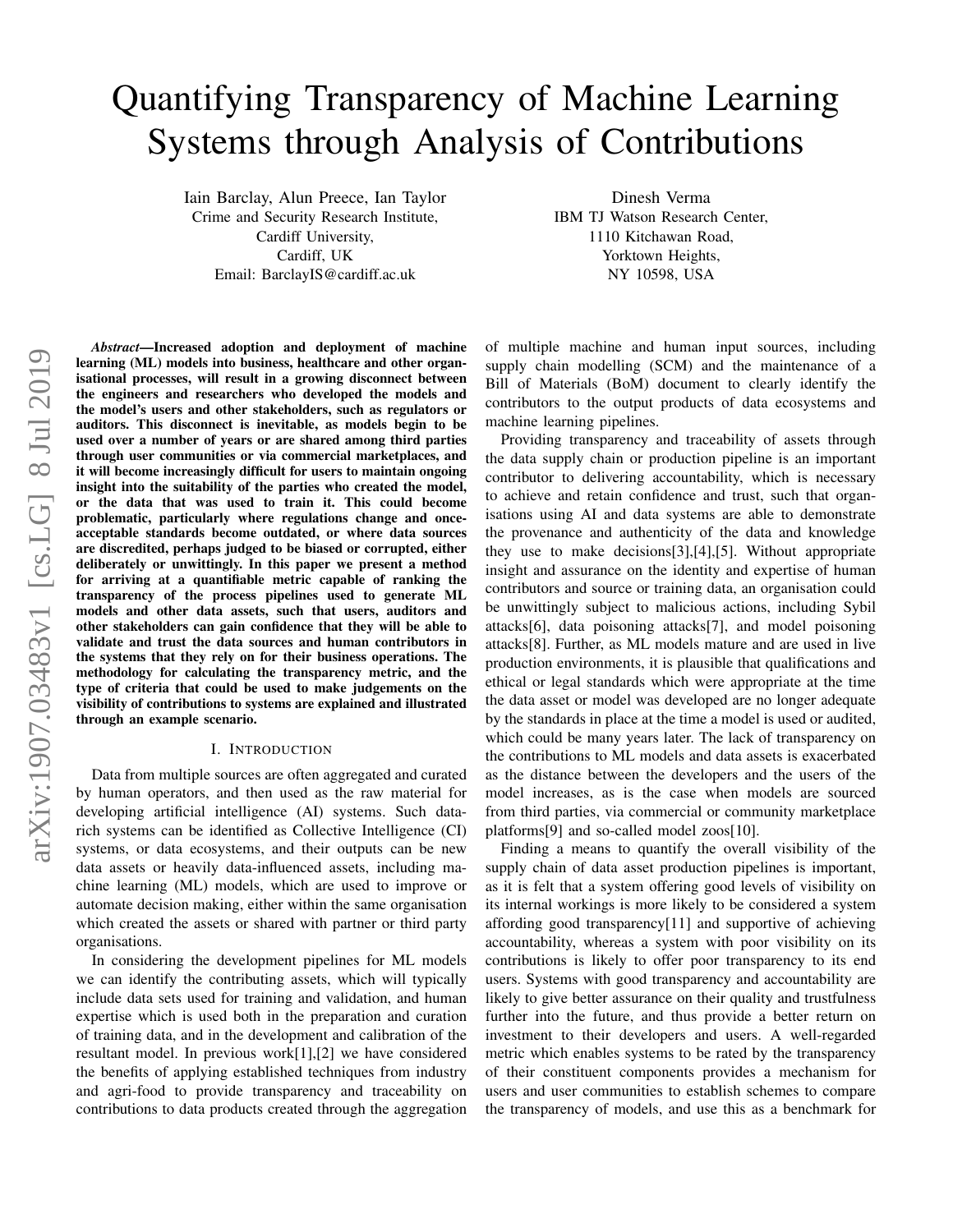building and supporting their own confidence in adopting and using a model developed by third parties, or for fostering the development of standards for good quality documentation for internal projects. Providing transparency on the contributions made to an ML model should be considered to be complementary to efforts to provide explainability[\[12\]](#page-5-11) on the outputs of AI systems, as transparency provides a means to gain assurance on the origins and builders of the system, augmenting the understanding of the system's behaviour that explainability aims to provide.

In order to develop a quantifiable metric for the transparency of an ML production pipeline, and provide model users with a means to compare the transparency of different models, we look to the literature on supply chain visibility, particularly the work of Caridi et al[\[13\]](#page-5-12),[\[14\]](#page-5-13) who have developed a methodology for inferring a metric for the visibility of a manufacturing supply chain from the point of view of a focus organisation's position in the supply chain. By assigning the focus organisation viewpoint to the end user or auditor of an ML model we can assess the suitability of using Caridi's method as a basis for developing a method for ranking ML production pipelines in terms of contribution visibility, and are able to present an adaptation of Caridi's method which can be used to provide a quantifiable metric to rate the transparency of data-rich systems.

The remainder of this paper proceeds as follows: Section [II](#page-1-0) considers the role of supply chain visibility and its contribution towards the goals of delivering transparency and accountability, Section [III](#page-1-1) provides a description of the supply chain visibility model developed by Caridi et al, and presents our contribution by way of a proposal for modifying the method so that it can be applied to ML production pipelines. Section [IV](#page-2-0) details results achieved by applying the modified method to an example ML pipeline scenario when used internally and when shared with another organisations, and Section's [V](#page-4-0) and [VI](#page-4-1) respectively discuss motivations for further work and present conclusions.

## <span id="page-1-0"></span>II. VISIBILITY, TRANSPARENCY AND ACCOUNTABILITY

The study of visibility in manufacturing supply chains is an established field, which Parry et al.[\[15\]](#page-5-14) summarise, and identify three constructs for characterising visibility, namely "the exchange or sharing of information", "the properties of information exchanged" and "the usefulness of information exchange or a capability to act on information exchange".

A discussion of visibility on published digital assets is taken up by McConaghy et al.[\[16\]](#page-5-15), who make the case that the unidirectional hyper-linked nature of the world wide web leaves a lack of opportunity for dialogue between the publisher and consumer of digital assets, such that the consumer is party only to the information made available by the assert owner at publication time. If the publisher only shares a limited amount of information about the asset, then information asymmetry occurs almost by default, with the consumer of the information unaware of unreported information, such as any usage rights associated with the asset. McConaghy et al. assert that

"information availability helps both initiate and inform action, thus impacting upon an individuals decision making process".

In seeking to provide a metric for levels of transparency on the ML production supply chain for a particular model, the emphasis is put on providing users or auditors of the output products of the systems with the capability to act upon information about the contributions to the supply chain, with the metric for visibility providing a means of determining the extent to which relevant and useful information is available to make decisions and judgements about the suitability of the system. As such, it can be argued that a production pipeline with a high-value visibility metric, relative to the scale, will provide a good level of useful information about its data sources, contributions and processes - the "dimensions of data transparency" proposed by Bertino, et al.[\[11\]](#page-5-10) - and a system with a low value visibility metric will provide a minimal amount of information, or information of low quality.

# III. QUANTIFYING SUPPLY CHAIN VISIBILITY

<span id="page-1-1"></span>Caridi et al. have proposed[\[13\]](#page-5-12) and later refined[\[14\]](#page-5-13) a method for providing a quantifiable measure for the overall visibility of a supply chain from the point of view of a focus organisation, wherein supply chain managers make semiquantitative judgements on information available at each node in their network according to three scales - the quantity of exchanged information, the quality or accuracy of the information, and the freshness of the information. Information in the following categories are considered: transactions and events, status information, master data and operational plans, with judgements made for each of the four information categories for each node in the supply chain. Scores are awarded from 1 (lowest) to 4 (highest), when evaluated against a qualitative scale for each information category.

Caridi produces twelve judgements for each node, which are numbers from 1 to 4, according to a scale provided for each information category and each measure. Judgements assigned for information freshness and accuracy are combined to give an information quality index for each node, which is then combined with the quantity judgement to give an overall visibility rating for the node. Caridi's model then weights each node based on its closeness to the focus organisation, and its overall impact on the system, and the weighted nodes are combined to give an overall rating for the visibility of the supply chain as a number in the range from 1 for systems with the least visibility to 4 for the highest.

Caridi's method has previously been used outside its intended domain by Vlietland and van Vliet[\[17\]](#page-5-16), who adapted the model to quantify visibility of performance requirements for incident handling in IT departments. Vlietland and van Vliet used Caridi's dimensions of accuracy and freshness of information, but did not use quantity. Accuracy was used as a measure of the required and delivered performance for each node, and freshness as the timeliness of the information.

To determine a visibility ranking for a data supply chain for a machine learning model or other produced data asset,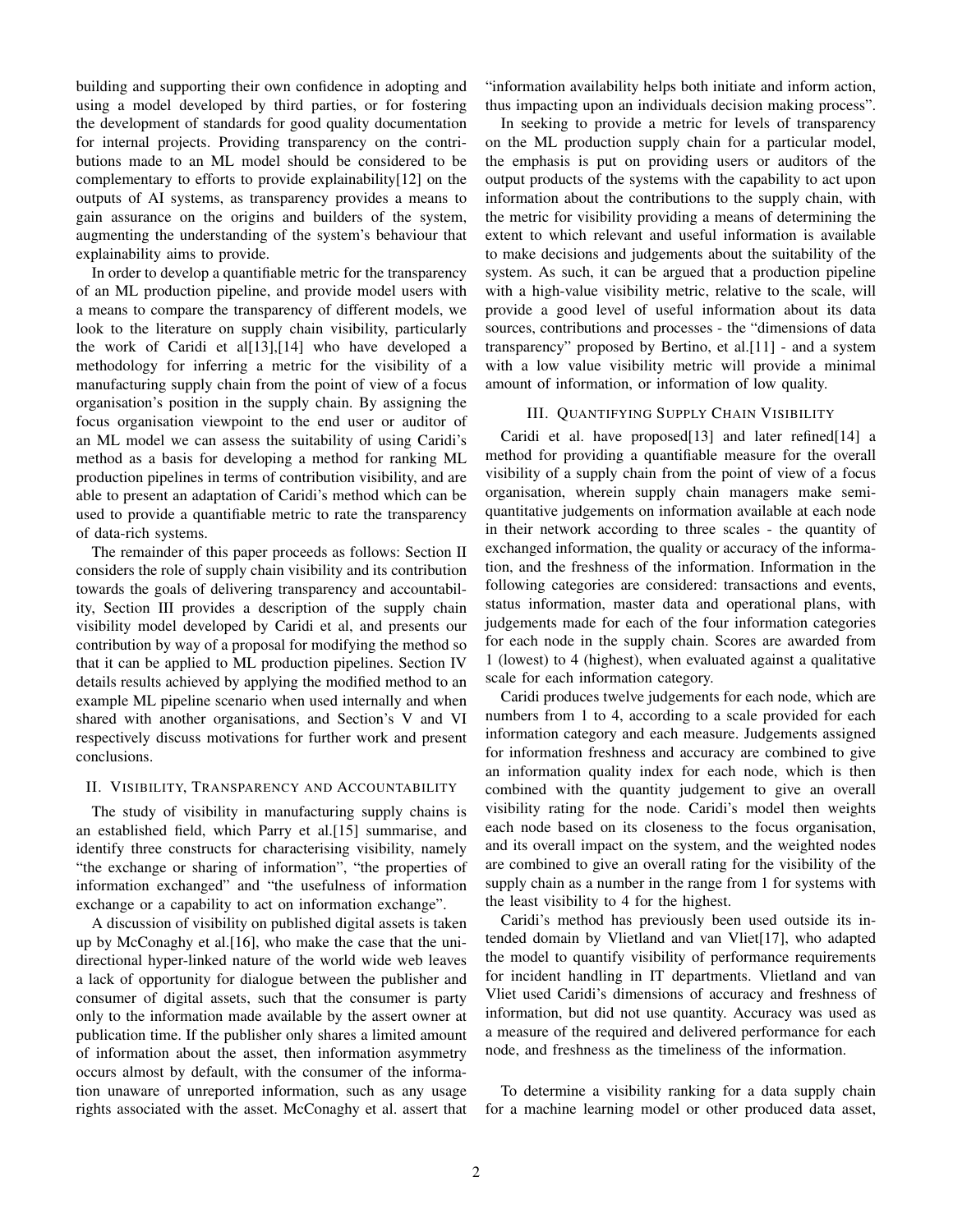| <b>Score</b> | <b>Ouantity</b>                    | <b>Freshness</b>     | Accuracy                  |
|--------------|------------------------------------|----------------------|---------------------------|
|              | Sparse or insufficient information | Never updated        | Demonstrably inaccurate   |
|              | Some information missing           | Out-of-date          | Believed to be inaccurate |
|              | Sufficient to gain confidence      | Updated when changed | Believed to be accurate   |
|              | Sufficient to validate             | Real-time validation | Evidenced and verifiable  |

|--|--|

A SCALE TO JUDGE DOCUMENTATION ON EACH CONTRIBUTION TO ML MODELS OR DATA ASSETS

it is proposed to use the Master Data category and adopt the same scales used in Caridi's model, but define them in a context suited to a data domain[\[18\]](#page-5-17). Initially a qualitative description will be written (Table [I\)](#page-2-1) to allow the scoring from 1 to 4 depending on an assessment made for each node based on interpretation and judgements made on the information in the documentation supplied with the model or data asset. When assigning scores for each of the scales, determination of the ratings should be made in regards to data sources, data sets and human participants contributing to the generation of the model or data asset, taking into consideration all information that is shared with the user or auditor of the asset. Future research will attempt to identify a set of objective measures that will be capable of being mechanised to replaces the subjective elements of the ranking. A Bill of Materials document supplied or made available with the model, as proposed[\[2\]](#page-5-1), would be a suitable vehicle for making such information about the contributors available to model users, as it facilitates both the identification of significant contributions to the system (the nodes) as well as providing a means to identify supporting information and artifacts. Other proposals for documentation of ML systems, such as the Model Card proposal from Mitchell et al.[\[19\]](#page-5-18) or a Supplier's Declaration of Conformity as suggested by Hind, et al[\[20\]](#page-5-19), could also be used to provide information from which the visibility judgements could be made.

| <b>Judgement</b> |
|------------------|
|                  |
| lа               |
|                  |
|                  |

TABLE II NOTATION FOR NODE RANKING JUDGEMENTS

By making judgements for each contributing node, *k*, in the data supply chain against a set of defined criteria, as exemplified in table [II,](#page-2-2) it can be determined that the node's Visibility Quantity Index is:

$$
VISQuantity_{k} = j_{q}
$$

And for each node, *k*, the Visibility Quality Index is:

$$
VISQuality_k = \sqrt{j_a \times j_f}
$$

With the node's Visibility Index being:

$$
VIS_{k} = \sqrt{VISQuantity_{k} \times VISQuality_{k}}
$$

In Caridi's model, each node is weighted according to its impact on the system, such that the overall visibility index *VIS* of the supply chain is given:

<span id="page-2-1"></span>
$$
VIS = \sum_{k=1}^{M} (VIS_k \times W_k)
$$

In determining a transparency ranking for data supply chains, it is proposed to initially assign an equal weighting  $W_k$  to each contributing node, with future research considering the impact of assigning different weightings for individual contributors in different system configurations.

As such, the visibility index for a data asset or ML model resulting from a pipeline with *M* contributing nodes can be determined as:

$$
VIS = \sum_{k=1}^{M} \frac{VIS_k}{M}
$$

Where *VIS* will be a number in the range 1 at the low end, to 4 at the high end for systems with very high levels of visibility on contributions towards the output.

#### IV. APPLICATIONS OF THE METHOD

<span id="page-2-0"></span>In order to assess the viability of using the proposed variant of Caridi's method to provide a quantified measure of the transparency of an ML pipeline, an example scenario illustrating the production of a simple machine learning model is rated against the information ranking criteria suggested in Table [I.](#page-2-1)

<span id="page-2-2"></span>The example pipeline (Figure [1\)](#page-3-0) illustrates a simple ML model training scenario, and contains a training data set (DS), which has been labelled by a single curator (H1) to produced a labelled data set (LD). An AI engineer (H2) uses the labelled data set (LD) to train and test an ML model (M), which is uploaded to a model zoo so it can be used by third parties. Note that we only need to consider the visibility of contributions from leaf nodes in the system, DS, H1 and H2 - LD is a created asset, and as such its transparency rank is determined by its contributing nodes.

To understand the impact of different levels of access to supporting information about the contributions made to the generation of the model on its transparency rating a set of scenarios are explored, these range from the point of view of the organisation which produced the model (where one would anticipate visibility would be high) to models shared with varying quality levels of supporting documentation.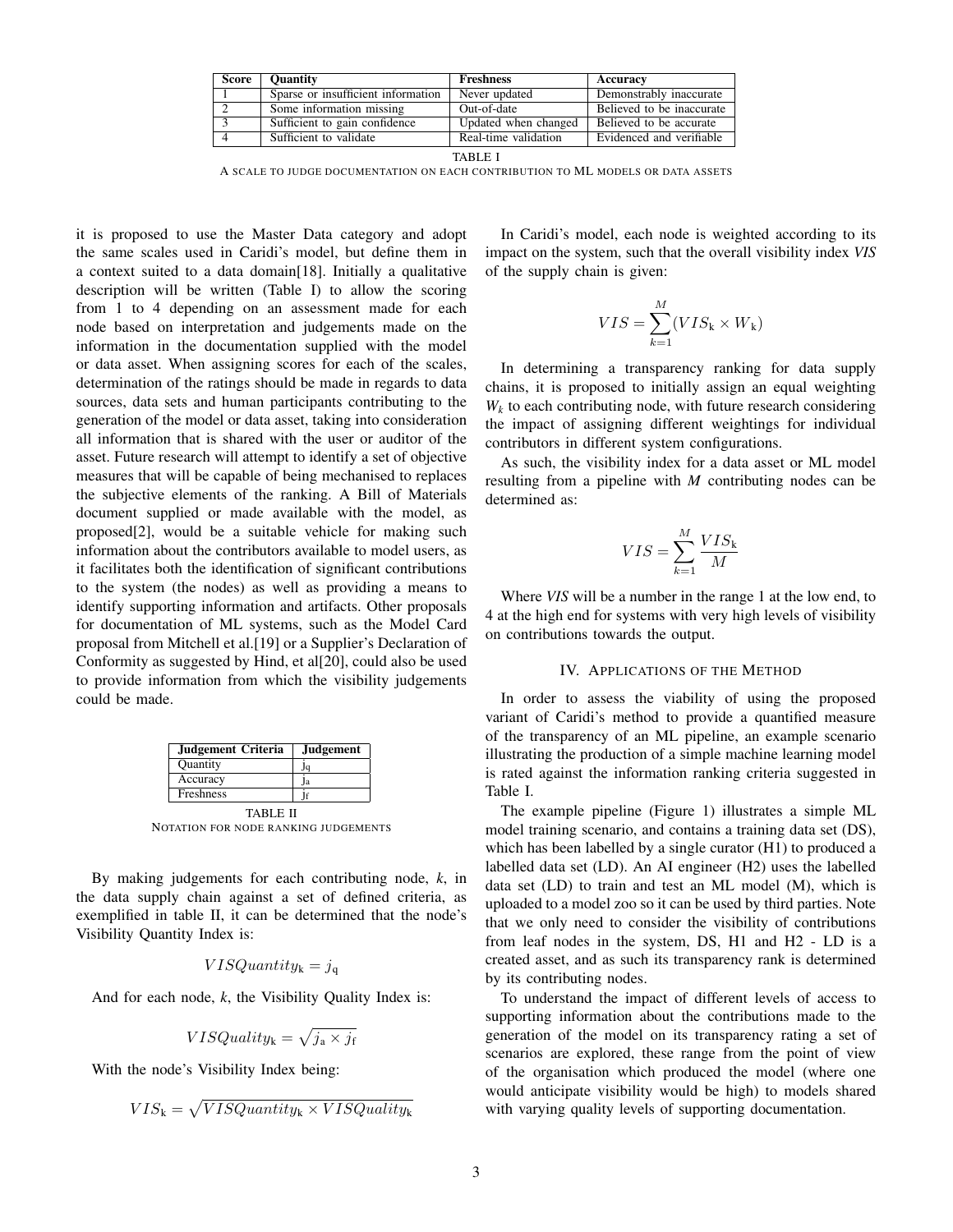

Fig. 1. Production pipeline for a simple ML training process

#### *A. First Party Model Usage*

The first scenario considers a hypothetical model which has been generated recently, and is used in the same organisation in which it was developed, such that the users of the model can be assumed to have or to be able to gain access to complete information on the origins of the training data set and the human contributions to the system.

| <b>Node</b>           | <b>Ouantity</b> | <b>Freshness</b> | Accuracy | <b>VISQuality</b> | VIS |
|-----------------------|-----------------|------------------|----------|-------------------|-----|
| DS                    |                 |                  |          |                   |     |
|                       |                 |                  |          |                   |     |
| H <sub>2</sub>        |                 |                  |          |                   |     |
| Overall VIS for model |                 |                  |          |                   |     |

TABLE III SCORES ASSIGNED TO FIRST PARTY MODEL USAGE SCENARIO

In such a case, it might be reasonable to apply a perfect 4 ranking to each of the judgements for each contributor to the system. Thus, from the point of view of an ML model user with good and recent knowledge of the training data, the data curator and the AI engineer responsible for training the model, it could be anticipated that the transparency rating for the model would be the maximum value of 4.

| Node                  | <b>Quantity</b> | Freshness | Accuracy | <b>VISQuality</b> | VIS |  |
|-----------------------|-----------------|-----------|----------|-------------------|-----|--|
| DS                    |                 |           |          | 2.45              |     |  |
| H1                    |                 |           |          |                   |     |  |
| H <sub>2</sub>        |                 |           |          |                   |     |  |
| Overall VIS for model |                 |           |          |                   |     |  |
| <b>TABLE IV</b>       |                 |           |          |                   |     |  |

JUDGEMENTS ON A FIRST PARTY MODEL AFTER A FEW YEARS

As time passes, an ML model might remain in use in an organisation but the staff responsible for the development of the model could move on to different projects or to other organisations. It may still be necessary to assess the model's transparency from time-to-time, to determine whether it is still suitable for use according to legal or ethical standards of the day, or if auditors require inspection.

In re-evaluating the information supplied with the model through documentation such as its Bill of Materials, the freshness will naturally have degraded (unless processes are in place to maintain this information and are followed adequately), and it might be that it is no longer possible to have the same confidence in the accuracy of the information supplied about the training data or the original staff involved in the curation of the data or the model training. Further, a new witness may find gaps in the information available about the contributors, such that they are unable to validate assertions made. This reevalution of the ranking criteria might lead to new judgement scores, as in table [IV,](#page-3-1) which shows a degradation in the transparency ranking of the model, as clarity and confidence in the assertions about the source data and human contributors diminishes over time, reducing the score from the optimistic 4 determined by the original creators, to a more pragmatic 2.9 rating.

## <span id="page-3-0"></span>*B. Third Party Model Usage*

Increased sharing of ML models and generated data assets through domain-specific communities or commercial marketplaces will mean that the users of the model or the asset may have very little connection with the developers and minimal insight into how the asset was made, and in particular the qualities and qualifications of the data sources and the human operators or engineers involved. Generally this will not be problematic, however there may be instances such as inspections, audits or even legal challenges where users are required to demonstrate that their systems are suitable for use and meet the necessary regulations for their industry or domain. It is appropriate, therefore, that users of ML models and data assets are able to make an informed decision on the suitability of the systems they use by being able to form a judgement on the degree of transparency that they have on the production of the assets, such that if necessary they can trace the assets or contributors and demonstrate that they are still suitable for use. An example might be a model that was developed and published in an ML marketplace in 2019 and is still in use within an organisation in 2025, by which time it might form a critical part of an everyday business process. In performing due diligence, an auditor may seek to understand the origins of this model, such that they can gain assurance that it was produced using ethically sourced data, and that the engineers who produced it were suitably trained or qualified. The assertion being that a system with a high transparency metric will enable such checks and assurances to be efficiently made, whereas a system with low transparency may prove impossible to validate, leading to uncertainty and potentially high cost as the model is replaced.

<span id="page-3-1"></span>The scenario presented here considers a model which has sparse supporting documentation, such that it is very difficult for a third party user to gain insight on the production contributors. In the worst case, it is unlikely that the user would be able to identify nodes to represent each contributor to the system, but for the sake of this example it is assumed that the model marketplace had minimal documentation requirements which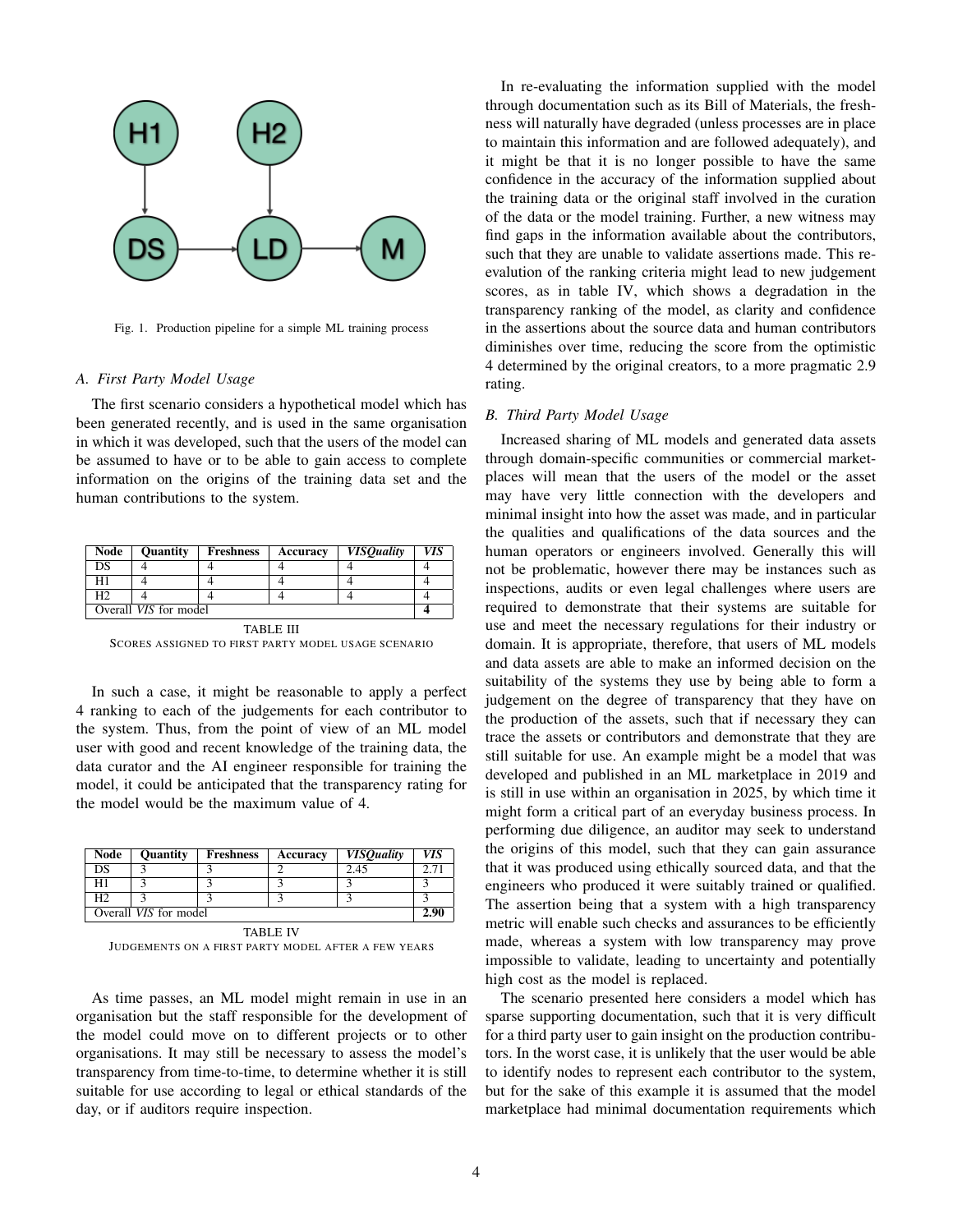ensured that such information was available to a limited extent. Reference is made to Table [I](#page-2-1) to complete the judgements in Table [V.](#page-4-2)

| Node                  | <b>Quantity</b> | <b>Freshness</b> | Accuracy | <b>VISOuality</b> | VIS  |
|-----------------------|-----------------|------------------|----------|-------------------|------|
| DS                    |                 |                  |          | 1.41              | .19  |
| H1                    |                 |                  |          | 1.41              | 19   |
| H2                    |                 |                  |          | 1.41              | .19  |
| Overall VIS for model |                 |                  |          |                   | 1.19 |

TABLE V SCORES ASSIGNED TO MINIMALLY DOCUMENTED THIRD PARTY MODEL USAGE SCENARIO

Accordingly, the sparsely documented system is assigned a very low transparency score, which should serve as a warning to organisations not to allow it to become a business critical asset.

In the second instance of the scenario, consider a professionally produced and packaged ML model which comes complete with full supporting information, and perhaps a contact email address or an API to facilitate realtime queries to be made on the status of the contributing assets. Such a system might be delivered with a Model Card or a Bill of Materials document containing this information, and will provide assurance of the qualifications of the contributing staff, and information about the data sources.

| Node                  | <b>Quantity</b> | <b>Freshness</b> | Accuracy | <b>VISOuality</b> | VIS  |
|-----------------------|-----------------|------------------|----------|-------------------|------|
| DS                    |                 |                  |          |                   | 3.46 |
| H1                    |                 |                  |          |                   | 3.46 |
| H2                    |                 |                  |          |                   | 3.46 |
| Overall VIS for model |                 |                  |          |                   | 3.46 |
| <b>TABLE VI</b>       |                 |                  |          |                   |      |

JUDGEMENTS ON A WELL DOCUMENTED THIRD PARTY MODEL

As Table [VI](#page-4-3) demonstrates, a well-documented model from a third party source can score well for transparency, and over a number of years would perform better than a poorly documented first party system (Table [IV\)](#page-3-1), as local or in-house knowledge degrades over time, which is illustrated clearly in the transparency ranking for the system. Scores could increase further with provable evidence of qualifications, but this would need to be tempered by the need to protect staff privacy and commercial secrets.

### V. FURTHER WORK

<span id="page-4-0"></span>The implementation of the method presented applies equal weighting to each contributing node in the system, but it is arguable that some contributions have a greater impact into the final ML product or data asset than others, such as an AI Engineer configuring a system over a data curator preparing some simple and non-controversial data, and as such in some systems or use cases it may be more appropriate to weight contributions to the final transparency rank accordingly. Further, where a large team of crowd-sourced workers is deployed to curate or label the data, it may not be appropriate

or necessary to have visibility on each individual contributor, and so the level of detail required will depend on the nature of the work and the domain in which the model is used. Modelling of different systems with varying types of contribution would allow exploration of the impacts of applying different weightings to contribution types on the transparency ranking of the overall system.

<span id="page-4-2"></span>The criteria and scales by which transparency is determined are subjective, and would yield different results for the same systems depending on the judgement of the assessor. In order to provide a universally comparable metric, it is desirable to develop mechanisms such that objective criteria could be used to assess information quantity and quality, which could result from the use of standardised documentation requirements and formats, or in criteria and scales that could be determined mechanically. It is envisaged that the criteria and scales used will evolve within communities and organisation as users become familiar with the process of judging contributions.

<span id="page-4-3"></span>A utility of the proposed metric is to indicate to users how well they will be able to assess and have ongoing insight into systems after deployment, and after the passing of time. In order to provide the means to maintain and improve transparency rankings on systems after many years, and as they extend from the originating organisation, further work is to be conducted in finding ways to provide measurable and verifiable evidence of contributions. This could include providing mechanisms to certify the qualifications of staff, or providing systems to notify model users of any issues around the legitimacy of source data - for example, if the data set is later found to be corrupt or have contained unexpected bias which would affect the legitimacy of the model once it is in use. Blockchain platforms and schemes making use of decentralised identifiers (DIDs)[\[21\]](#page-5-20) to provide self-sovereign identity (SSI)[\[22\]](#page-5-21) provide an interesting approach to enabling automated checks on claims and credentials to be made, whilst protecting the privacy of both the subject and the verifying party, particularly in environments where there is no direct relationship between the organisations. Further research will be conducted into this technology, with the goal of providing a mechanism to allow the highest level of transparency rating to be one that can provide irrefutable evidence of suitability of staff and data measured when against current requirements, rather than those in place at the time of model or data creation.

### VI. CONCLUSIONS

<span id="page-4-1"></span>The ability to assign a quantitative ranking to the transparency of the processes and contributions which have led to the development of an ML model or data asset provides a means by which organisations can make a judgement on the suitability of a model for use in their organisation and to monitor their on-going confidence in the suitability of the model over a number of years. The strength of the subjective criteria used to assign rankings to the contributors of the asset will likely vary between organisations, but it would be helpful to see discussions on what these criteria should be, such that consensus and standard terminology can begin to emerge.